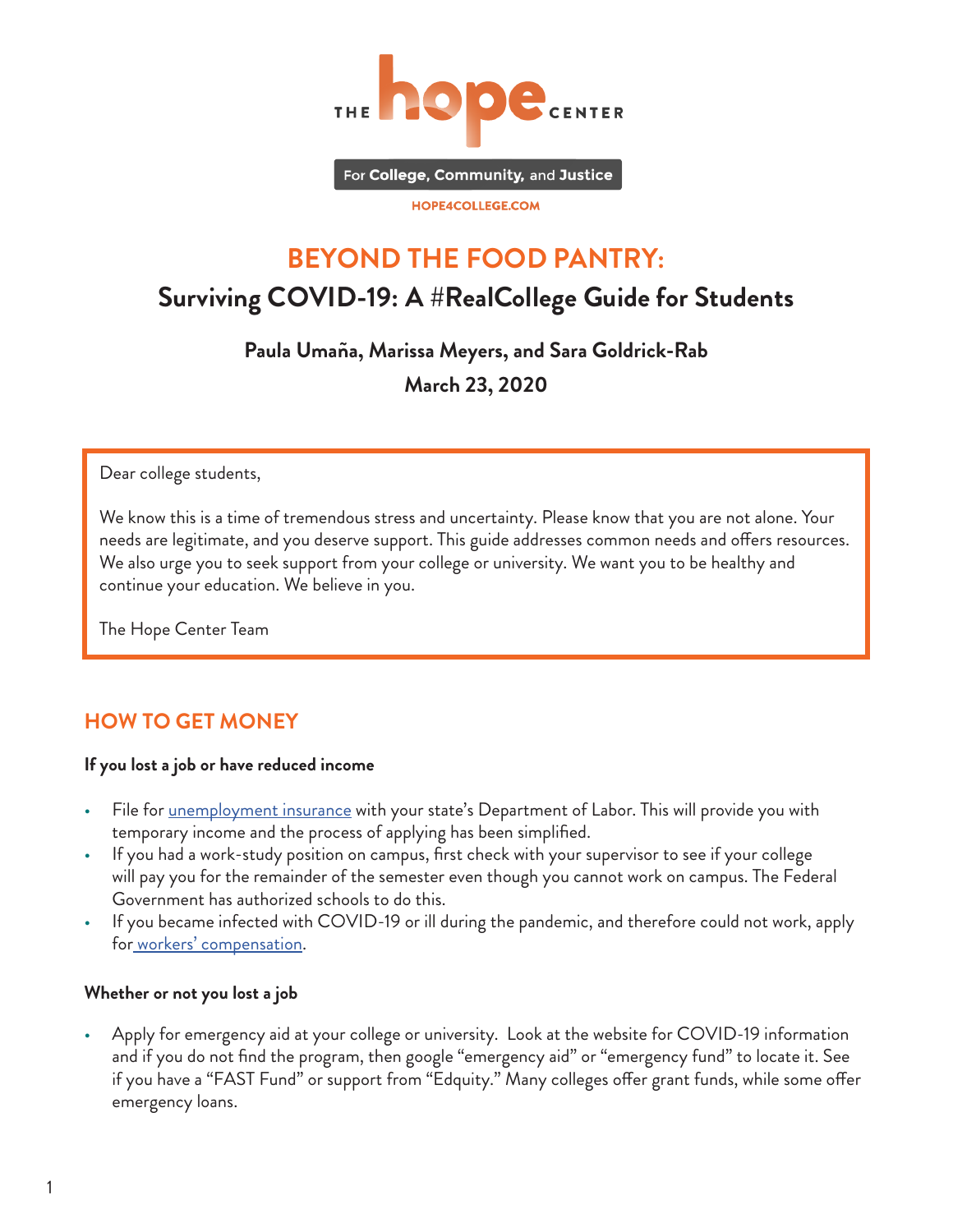

- File your taxes. While the deadline has been extended until July 15, applying now may get you cash in the form of a refund check. For example, you may qualify for a number of refundable tax credits, including the Earned Income Tax Credit (if you work and have a low income), or the <u>American Opportunity Tax</u> [Credit \(AOTC\) and Lifetime Learning Credit \(LLC\),](https://www.irs.gov/credits-deductions/individuals/education-credits-aotc-llc) both of which are for students. Visit the IRS [\(Internal Revenue Service\) webpage](https://www.irs.gov/e-file-providers/what-you-need-to-get-started) to get started.
- If you have children, apply for [Temporary Assistance for Needy Families.](https://www.benefits.gov/categories/Financial%20Assistance) Through bi-weekly cash allowances and other key supportive services, this public benefit supports parents who meet specific criteria. Some colleges/universities as well as non-profits, offer support with the application. If you were already receiving assistance, be sure to connect with your caseworker to discuss how to manage unexpected changes in school or work schedules due to COVID-19 so that you continue receiving your benefits.
- Seek a new job: Grocery stores and other essential services are in need of new employees and are hiring. Check your city or town's website for information and look for "Mutual Aid" groups in your area.

## **HOW TO REDUCE YOUR BILLS**

#### **If you are having trouble paying your credit card bill, utility bill, or other bills**

- Call your creditors (anyone to whom you owe money) and the companies that send you bills to get your payments stopped or reduced. Be sure to clearly state upfront that your income has been reduced because of COVID-19. That is the information they need to adjust your payments.
- [Comcast Internet Essentials](https://www.internetessentials.com/) and [Spectrum Internet Assist](https://www.spectrum.com/browse/content/spectrum-internet-assist) offer free broadband internet to low-income households. To qualify, you must be eligible for public assistance programs such as the National School Lunch Program, Medicaid, or SNAP.

#### **If you owe money on student loans**

• Contact your financial aid office. The federal government is making it possible to ensure that your loans do not accumulate interest during this crisis, and to keep you from having to make payments. See if you qualify.

#### **If you need to reduce spending on food**

- See if your meal plan can help. If you are still near campus, check the college's website to see if they are offering takeout or delivery options.
- Use a food pantry. Check to see if the one on campus is still or, find a local emergency food provider in your area by calling 1(800) 5-HUNGRY or visit [whyhunger.org/FindFood](https://whyhunger.org/find-food/) or via text using your zip code to 1-800-548-6479.
- Apply for food stamps. If you do not have much income, you may qualify for the Supplemental Nutrition [Assistance Program](https://www.usa.gov/food-help#item-35787). The process may be a bit challenging, but it is doable and you will get monthly support for groceries if you qualify. Your state has an *[online application](https://www.fns.usda.gov/snap/state-directory)* as well as a hotline. For support with the application process, contact your college or a local nonprofit. If you were already receiving SNAP assistance, be sure to connect with your caseworker to discuss how to manage unexpected changes in school or work schedules due to COVID-19 so that you continue receiving your benefits.
- Find other free and low-cost emergency food aid programs [here.](https://www.usa.gov/food-help)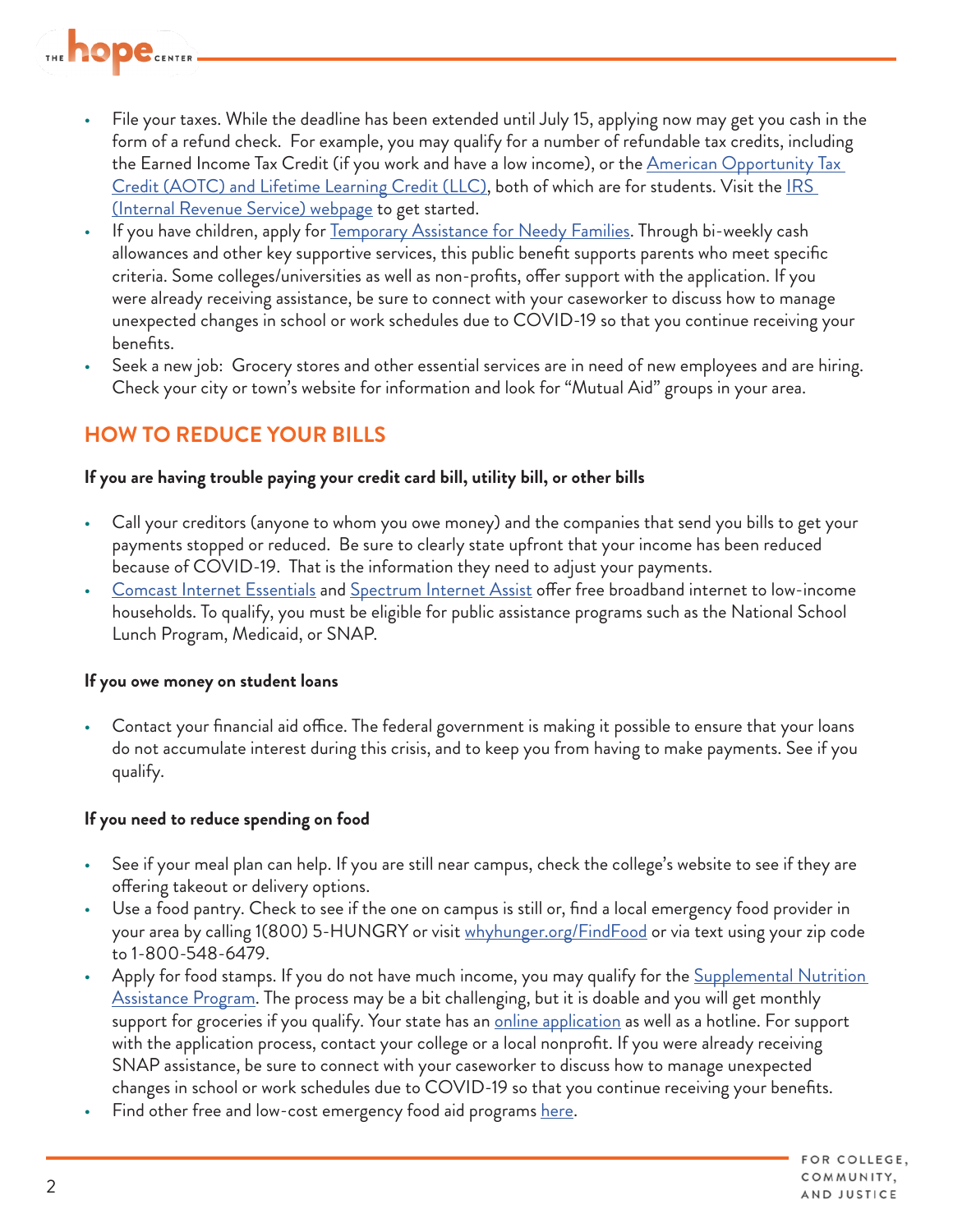## **HOW TO RE-LOCATE OR FIND A PLACE TO LIVE**

#### **If you need to store your things or rent a moving truck**

- Penske rents trucks to people between 18 and 23 years old without a surcharge and provides a 10% discount to college students.
- U-Haul is currently offering [30 days of free self-storage to college students](https://www.uhaul.com/Articles/About/20625/College-Students-U-Haul-Offers-30-Days-Free-Self-Storage-amid-Coronavirus-Outbreak/?utm_campaign=uhaulsm&utm_source=twitter&utm_medium=pr&utm_content=20200312-uhaulisoffering30).

#### **If you need off-campus options**

- [Together We Rise](https://www.togetherwerise.org/) offers emergency financial assistance to college students who have been displaced, are experiencing homelessness, and need help with unexpected housing expenses.
- Some colleges have partnered with neighboring hotels and motels, and even local residents, to create housing for students.
- If you have experience with the foster care system, contact your Independent Living Coordinator. Child welfare agencies are obligated to provide these services to people who are Chafee-eligible and living in their state or county. Chafee/IL coordinators for all states can be found [here](https://www.childwelfare.gov/organizations/?CWIGFunctionsaction=rols:main.dspList&rolType=Custom&RS_ID=145).

## **HOW TO PROTECT YOUR HEALTH**

#### **If you need to get tested for COVID-19**

- Start by seeing a doctor—it is difficult to get a test without a doctor's orders.
- Your city or region likely has a website with testing information on it.

#### **If you need to see a doctor**

- Use Telehealth. In order to meet the high demand for medical consultations, some colleges and universities offer telemedicine services. Telemedicine allows students to call or chat about symptoms as a way to triage when in-person care is really needed. Check your college's website for more information.
- Find low-cost in-person care. Many base their fees on a sliding scale. Assistance can range from primary care to mental health care, dental, and OB/GYN and is available to everyone including the uninsured and undocumented. Note that most health centers do not offer COVID-19 testing and require that you call in advance! To find the nearest health center, clic[k here.](https://www.fqhc.org/find-an-fqhc)

#### **If you need support for your mental health or dealing with an addiction**

- Care for your [Coronavirus Anxiety](https://www.virusanxiety.com/) and use virtual relaxation and stress relief tools and guides. For example, check out the [Calm app](https://www.calm.com/) or this [relaxation room](https://www.unr.edu/counseling/virtual-relaxation-room).
- Many in-person support groups have moved online. For example, search for an **Alcoholics Anonymous** or [Narcotics Anonymous](https://www.neveraloneclub.org/) virtual group.
- Check out this [support text line](https://www.stevefund.org/crisistextline/) for students of color. Text STEVE to 741741.
- Review these [recommendations](https://www.cdc.gov/coronavirus/2019-ncov/prepare/managing-stress-anxiety.html) to manage stress and anxiety.